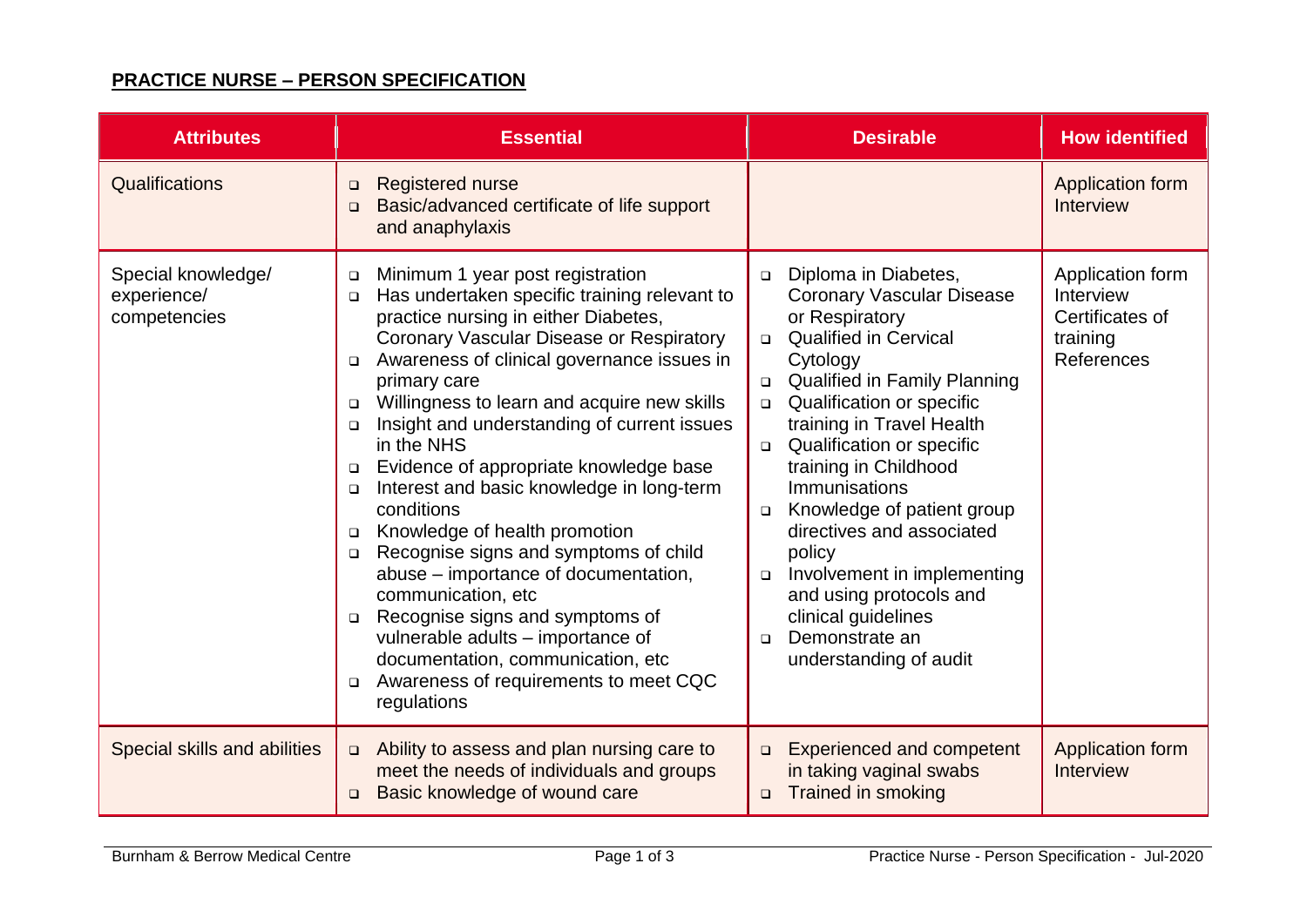|                                       | Good interpersonal skills, both verbal and<br>$\Box$<br>written<br>Evidence of problem-solving and decision<br>$\Box$<br>making skills<br>Ability to be reflective, accept criticism and<br>$\Box$<br>act constructively<br><b>Computer skills</b><br>$\Box$<br>Willingness to accept additional<br>$\Box$<br>responsibilities                                                                                                                                                                         | cessation                       |                                                    |
|---------------------------------------|--------------------------------------------------------------------------------------------------------------------------------------------------------------------------------------------------------------------------------------------------------------------------------------------------------------------------------------------------------------------------------------------------------------------------------------------------------------------------------------------------------|---------------------------------|----------------------------------------------------|
| Planning and<br>organisational skills | Able to organise own time and workload<br>$\Box$<br>and cope with occasional last-minute<br>changes                                                                                                                                                                                                                                                                                                                                                                                                    | Uses initiative<br>$\Box$       |                                                    |
| Disposition/personal                  | Neat, well-groomed and well-presented<br>$\Box$<br>Clarity of speech<br>$\Box$<br>Punctual time-keeper<br>$\Box$<br>Demonstrates motivation, reliability and<br>$\Box$<br>commitment to team working and the<br>development of others<br>Flexibility, commitment and adaptability<br>$\Box$<br>Demonstrates an ability to value the<br>$\Box$<br>opinions of others<br>Demonstrates professionalism at all times<br>$\Box$<br>Motivation<br>$\Box$<br>DBS check – meets Enhanced with barred<br>$\Box$ | A positive role model<br>$\Box$ | Application form<br>Interview<br><b>References</b> |
| Physical effort/ skills               | Fitness to do the job<br>$\Box$<br>Ability to handle medical equipment<br>$\Box$<br>(dexterity and manipulation skills)<br>Must be able to travel between sites and<br>$\Box$<br>undertake occasional home visits<br>Must either be Hepatitis B immune or be<br>$\Box$                                                                                                                                                                                                                                 |                                 | Health screening                                   |